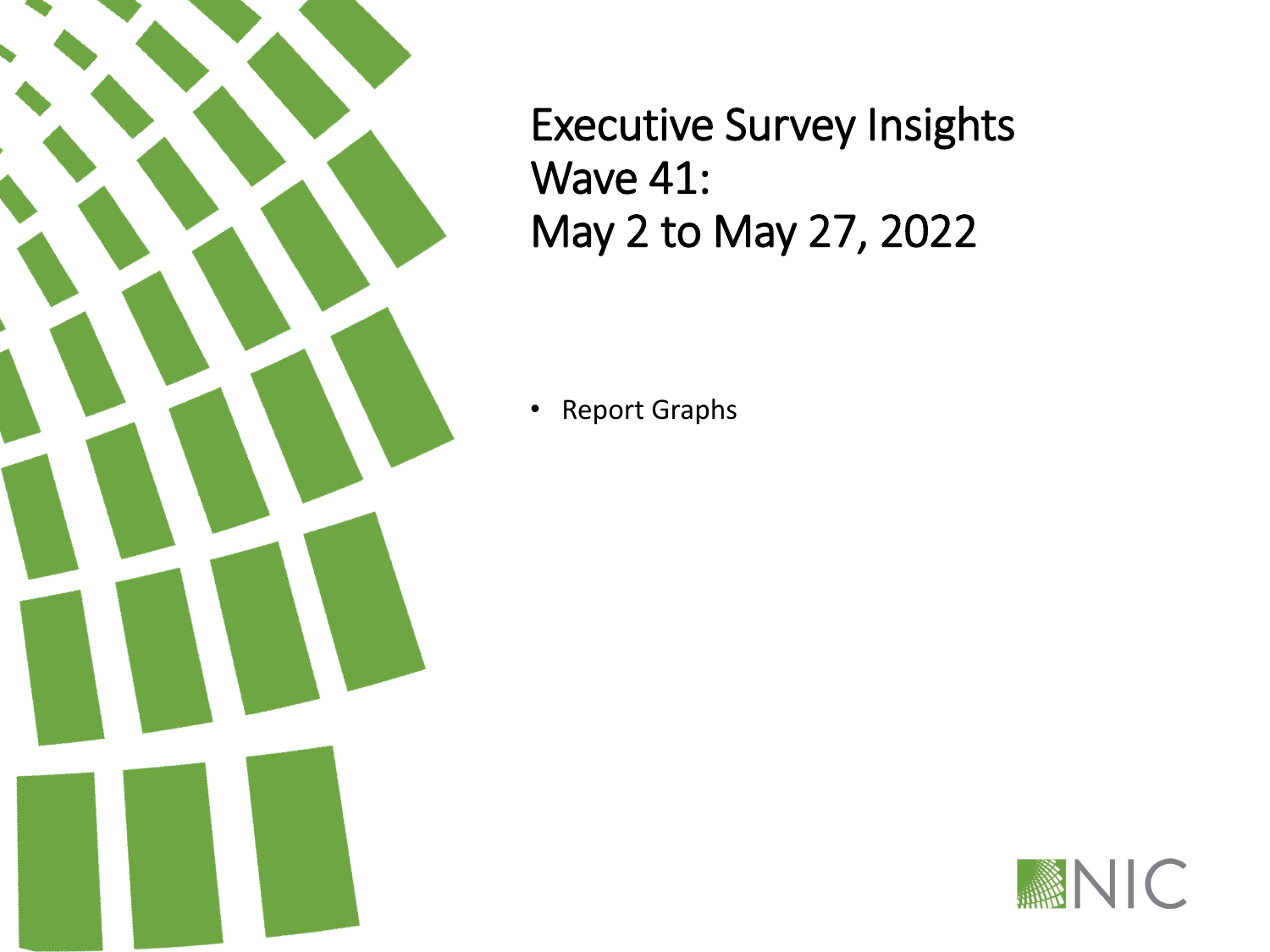### Organizations reporting an increase in the pace of move-ins\* since the beginning of the pandemic



March 24, 2020 – **March 24, 2022** May 27, 2022

*\*Average of IL/AL/MC/NC Source: NIC Executive Survey Insights*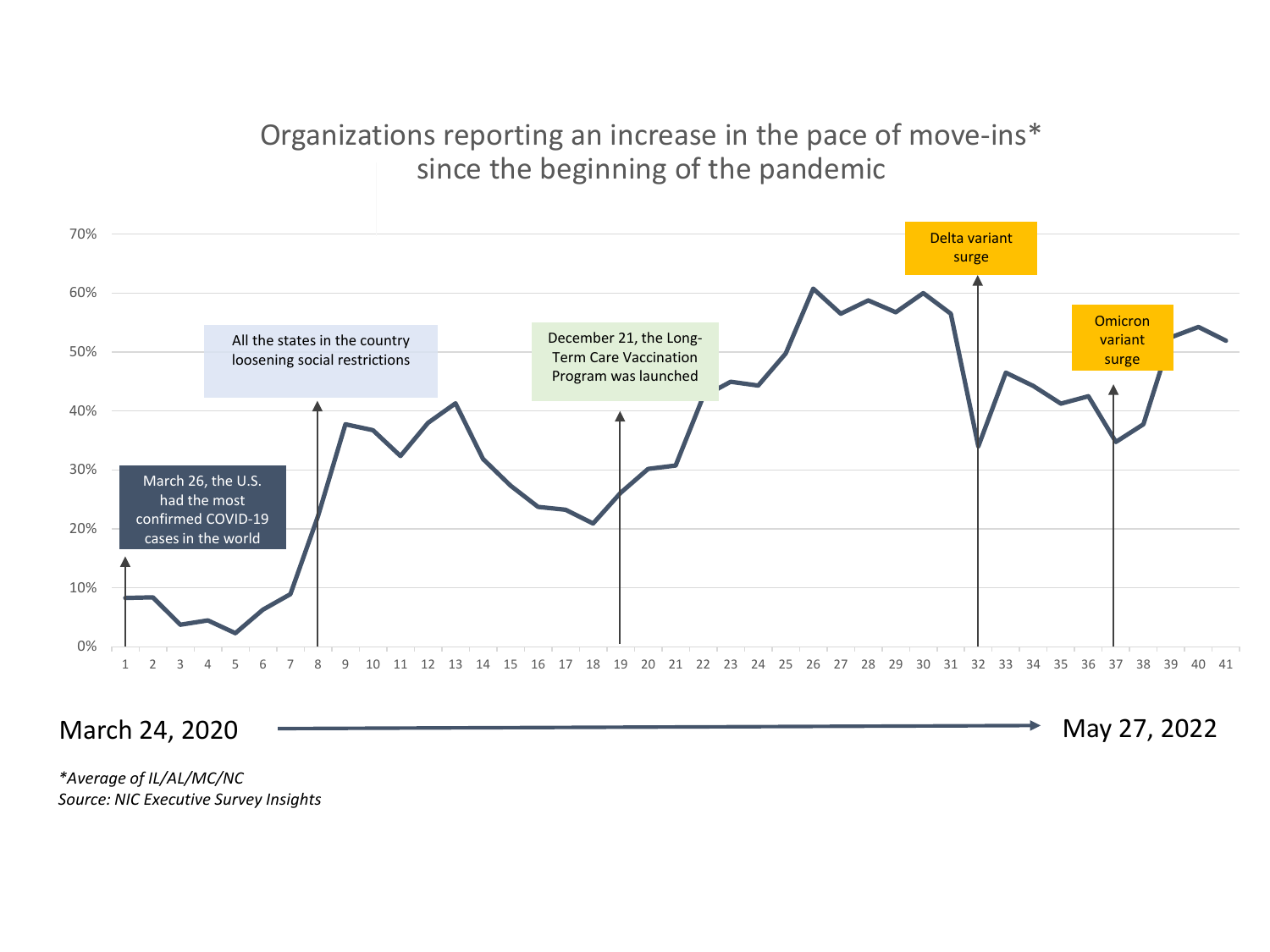

#### Pace of Move-Ins in Past 30-days

*Wave 38 responses were collected from February 7 to March 6, 2022 Wave 39 responses were collected from March 7 to April 3, 2022 Wave 40 responses were collected from April 4 to May 1, 2022 Wave 41 responses were collected from May 2 to May 27, 2022 Source: NIC Executive Survey Insights* **\****Sample size <30*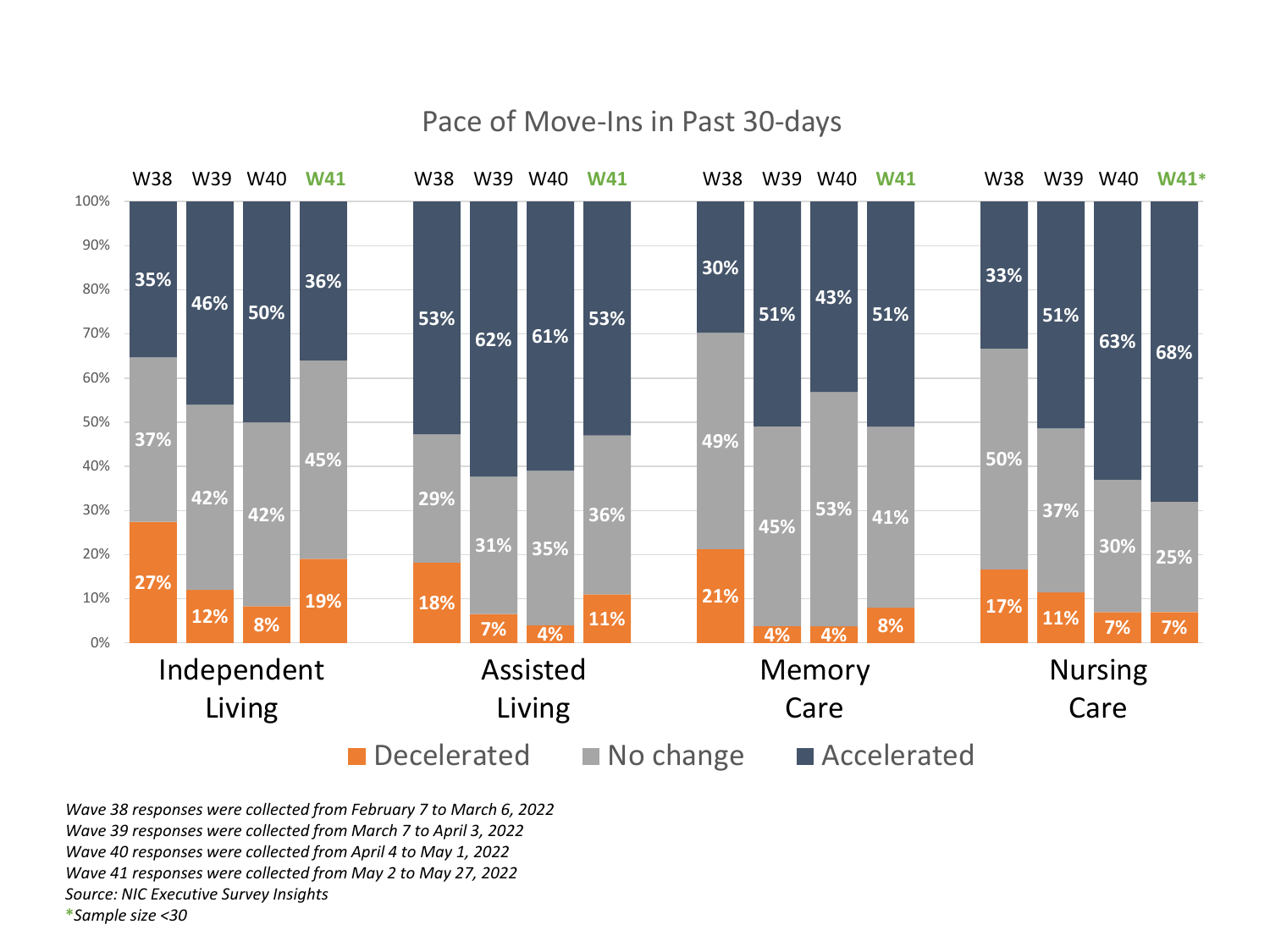### Organizations with lead volume above pre-pandemic levels by size



*Wave 40 responses were collected from April 4 to May 1, 2022 Wave 41 responses were collected from May 2 to May 27, 2022 Source: NIC Executive Survey Insights*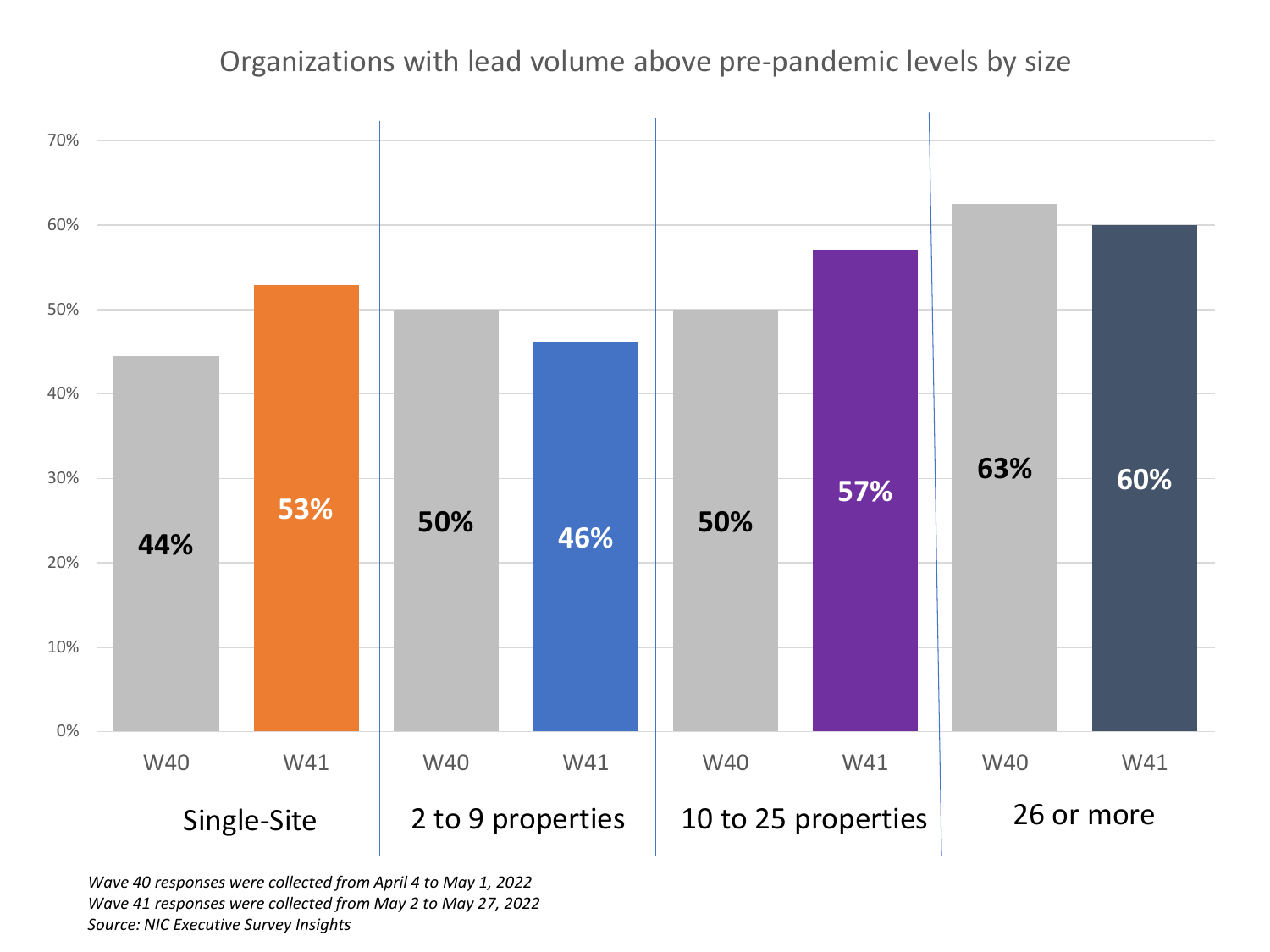### Organizations with lead volume above pre-pandemic levels by size



*Wave 38 responses were collected from February 7 to March 6, 2022 Wave 40 responses were collected from April 4 to May 1, 2022 Wave 41 responses were collected from May 2 to May 27, 2022 Source: NIC Executive Survey Insights*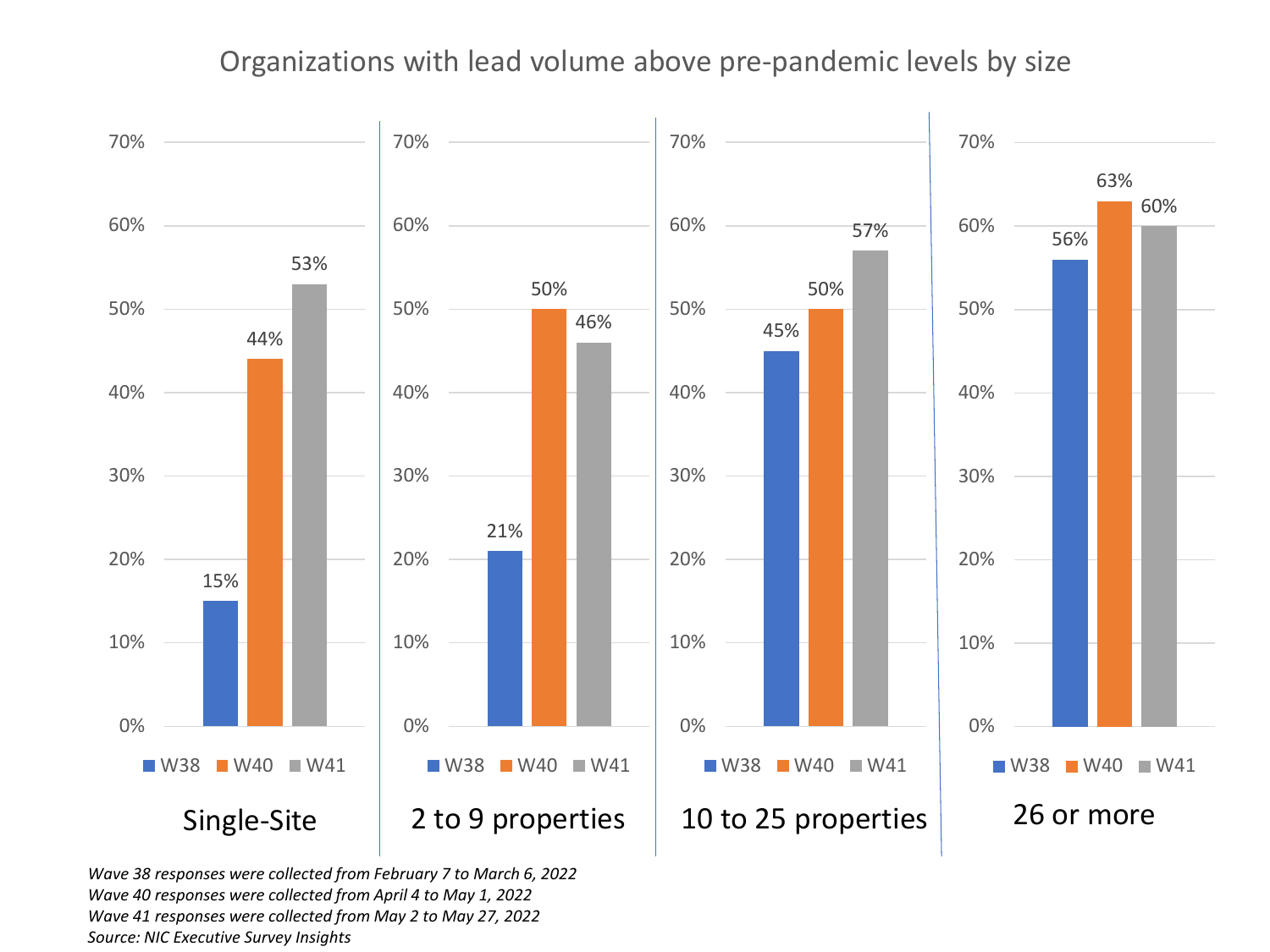# Other, for reference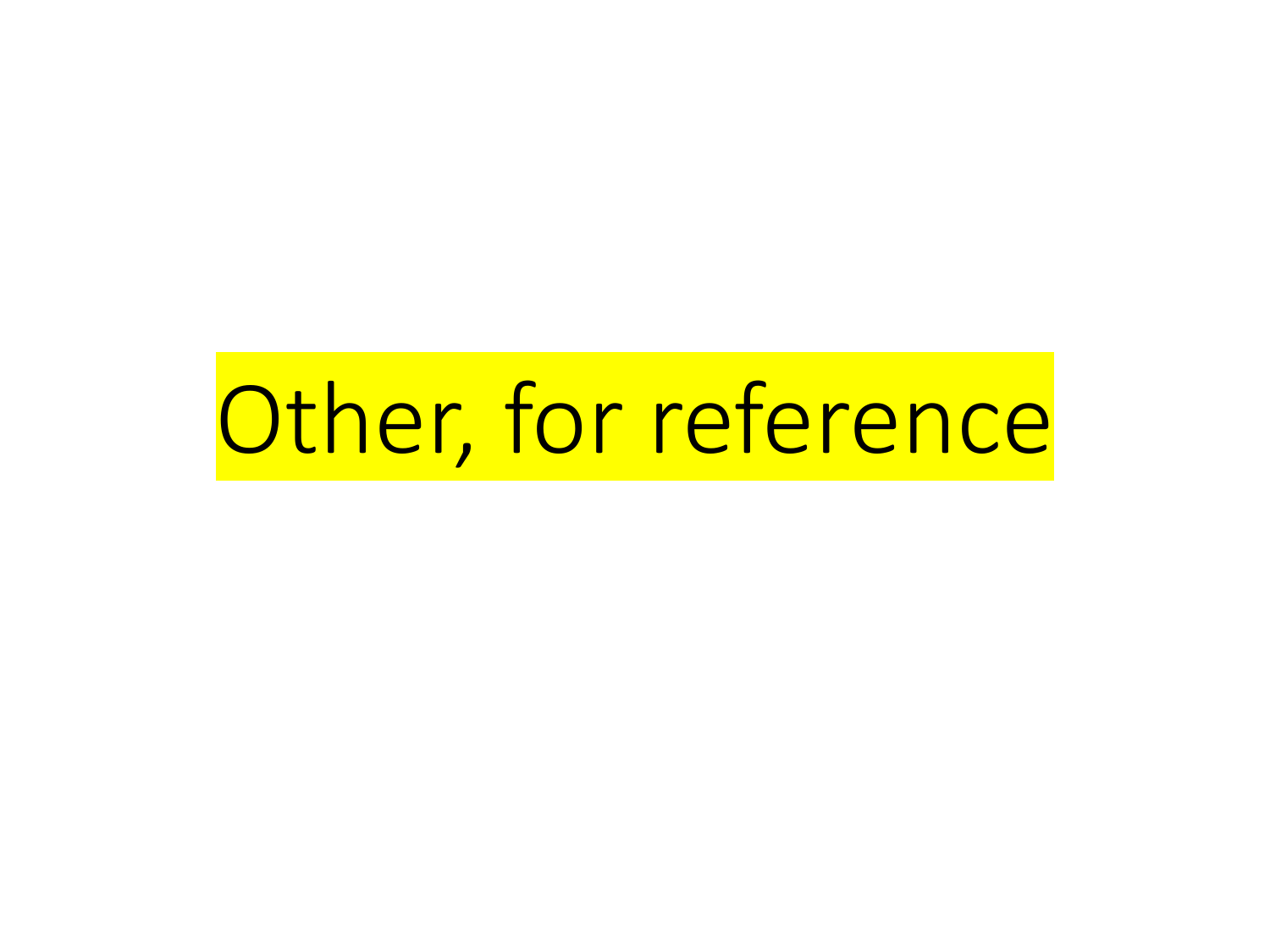

Pace of Move-Outs in Past 30-Days

*Wave 38 responses were collected from February 7 to March 6, 2022 Wave 39 responses were collected from March 7 to April 3, 2022 Wave 40 responses were collected from April 4 to May 1, 2022 Wave 41 responses were collected from May 2 to May 27, 2022 Source: NIC Executive Survey Insights* **\****Sample size <30*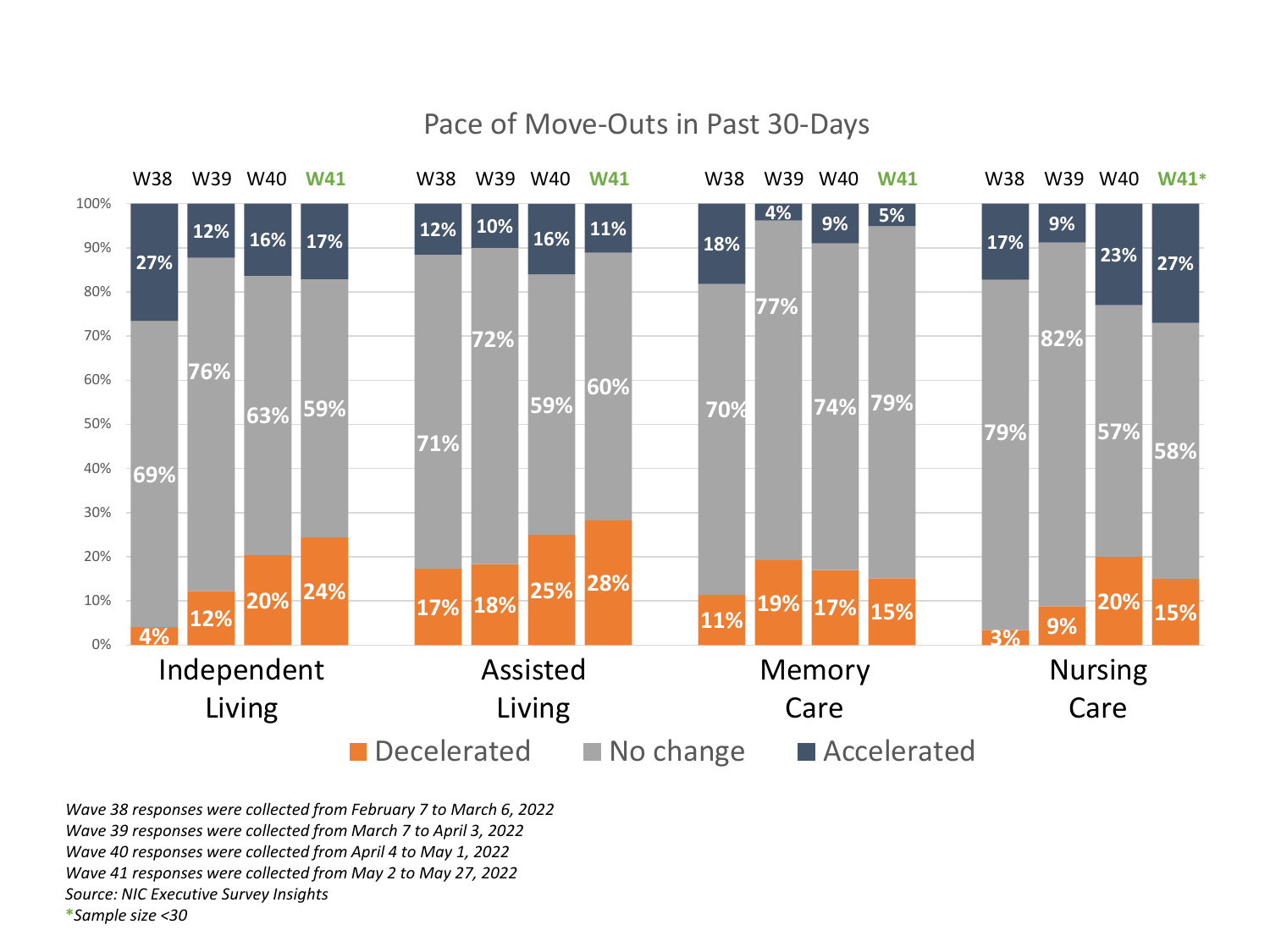The severity of staffing shortages

![](_page_7_Figure_1.jpeg)

*Wave 40 responses were collected from April 4 to May 1, 2022 Wave 41 responses were collected from May 2 to May 27, 2022 Source: NIC Executive Survey Insights*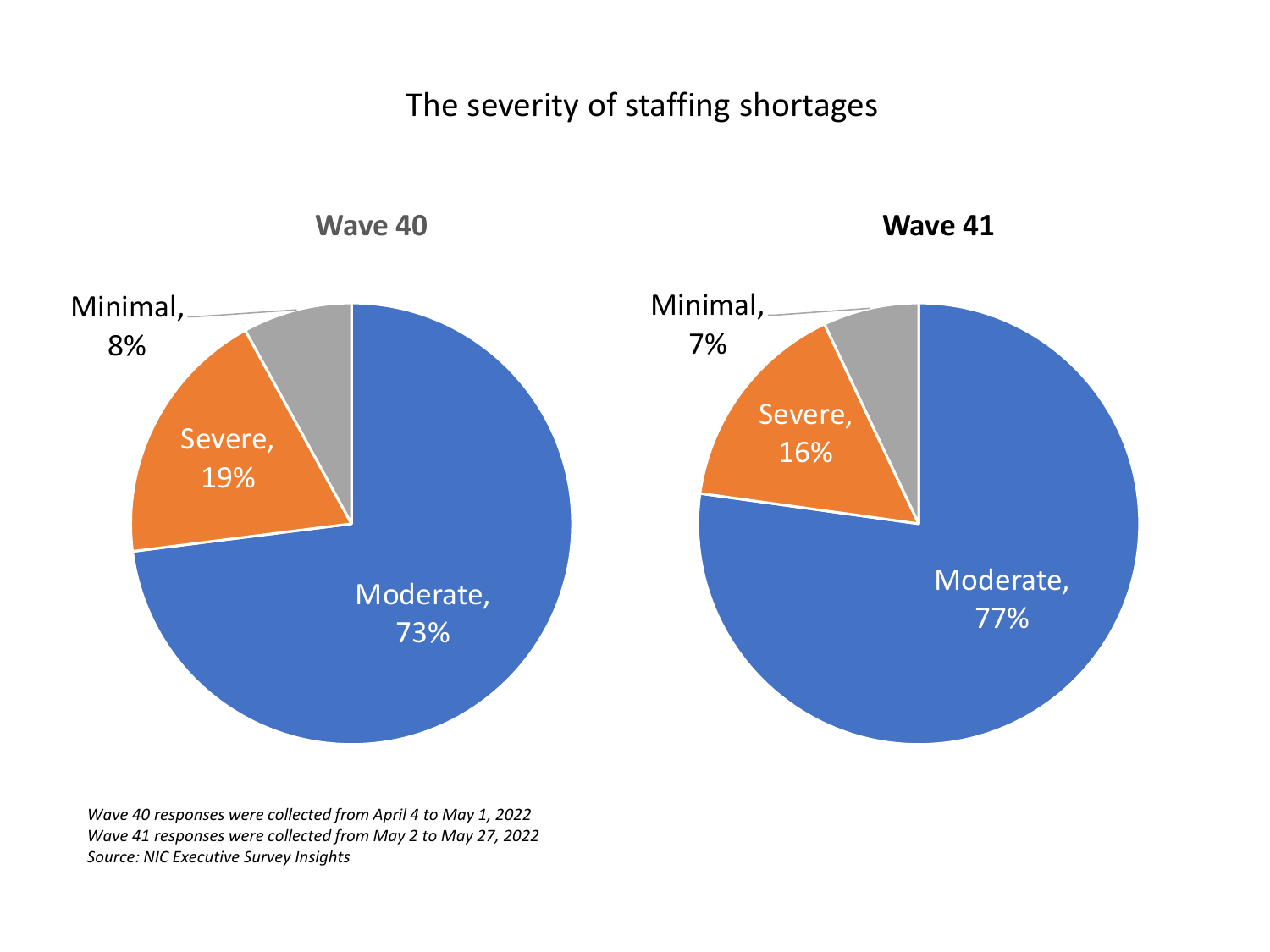Demographics - W41 60 responses received

Types of properties owned/operated

- 74% Seniors Housing (IL/AL/MC)
- 31% Nursing Care
- 28% CCRC

*(multiple responses allowed, will not add to 100%)*

| <b>PROFIT STATUS:</b> | SIZE:         |
|-----------------------|---------------|
| FP: 58%               | 1 to 10:51%   |
| NFP: 29%              | 11 to 25: 24% |
| Both: 14%             | $26 + 25%$    |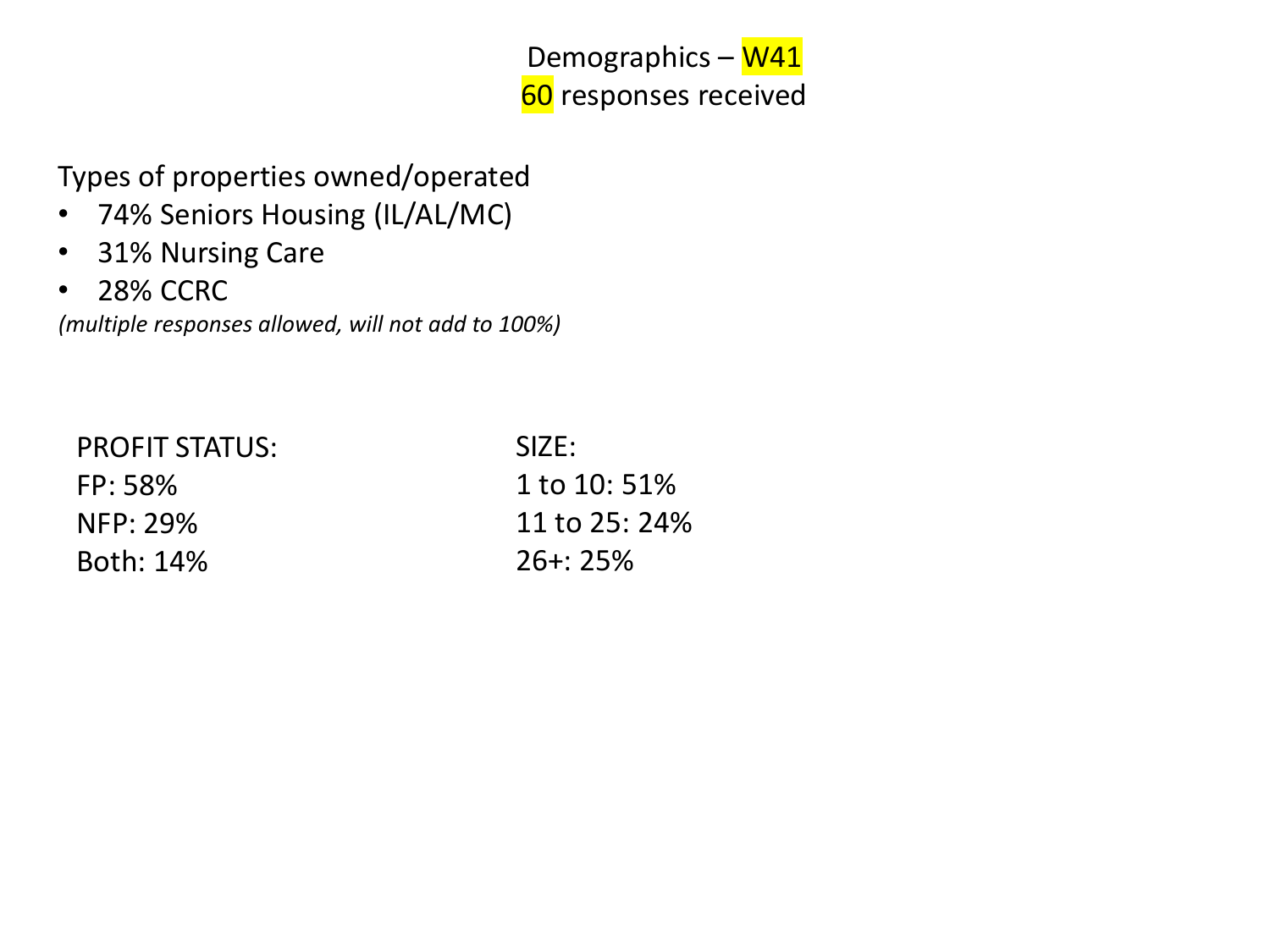![](_page_9_Figure_0.jpeg)

### Current share of full-time open positions across organization

*Wave 40 responses were collected from April 4 to May 1, 2022 Wave 41 responses were collected from May 2 to May 27, 2022 Source: NIC Executive Survey Insights*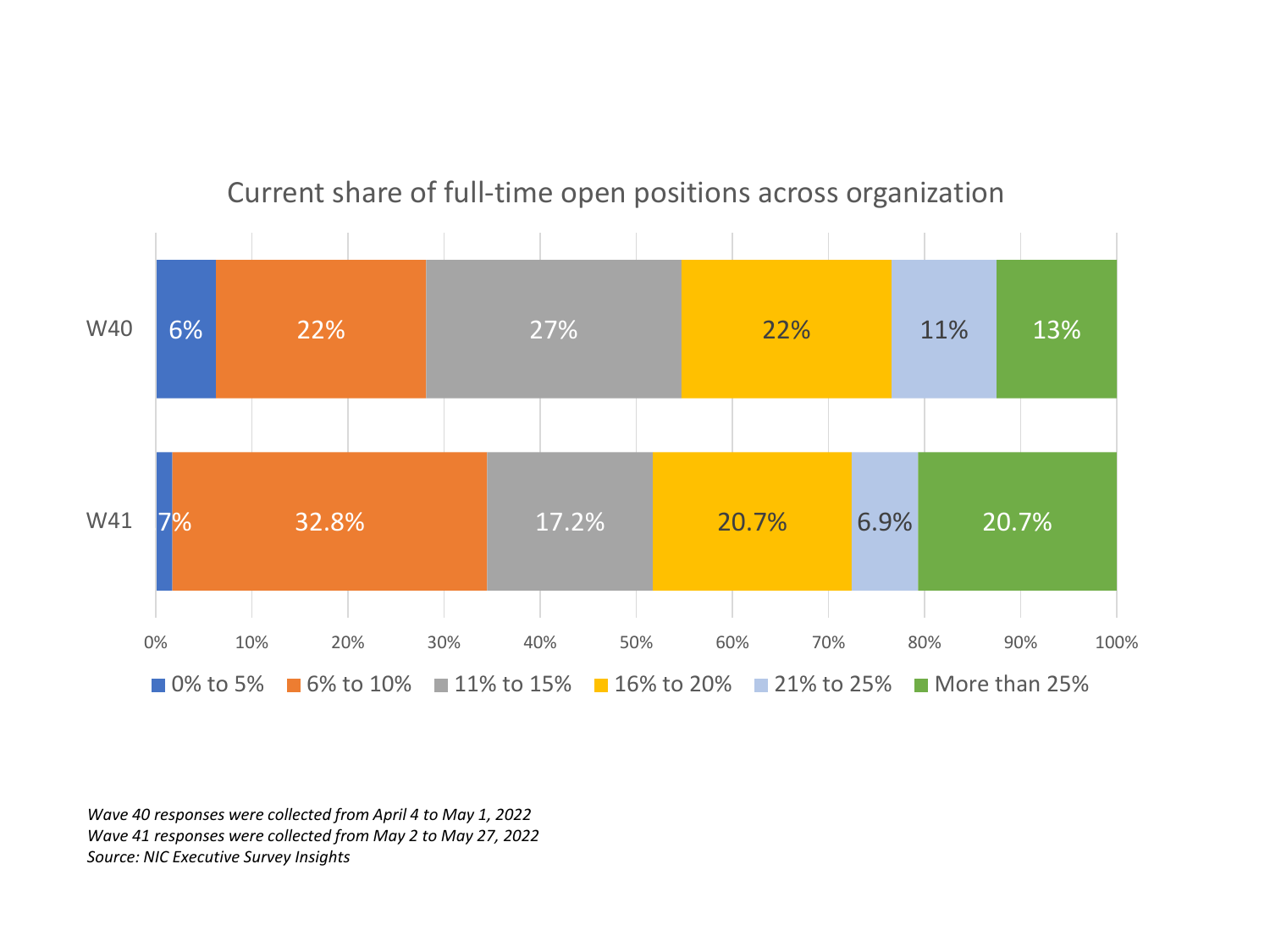## Change in Resident Acuity Level at Move-in, Compared to Pre-Pandemic

![](_page_10_Figure_1.jpeg)

*Wave 41 responses were collected from May 2 to May 27, 2022 Source: NIC Executive Survey Insights*